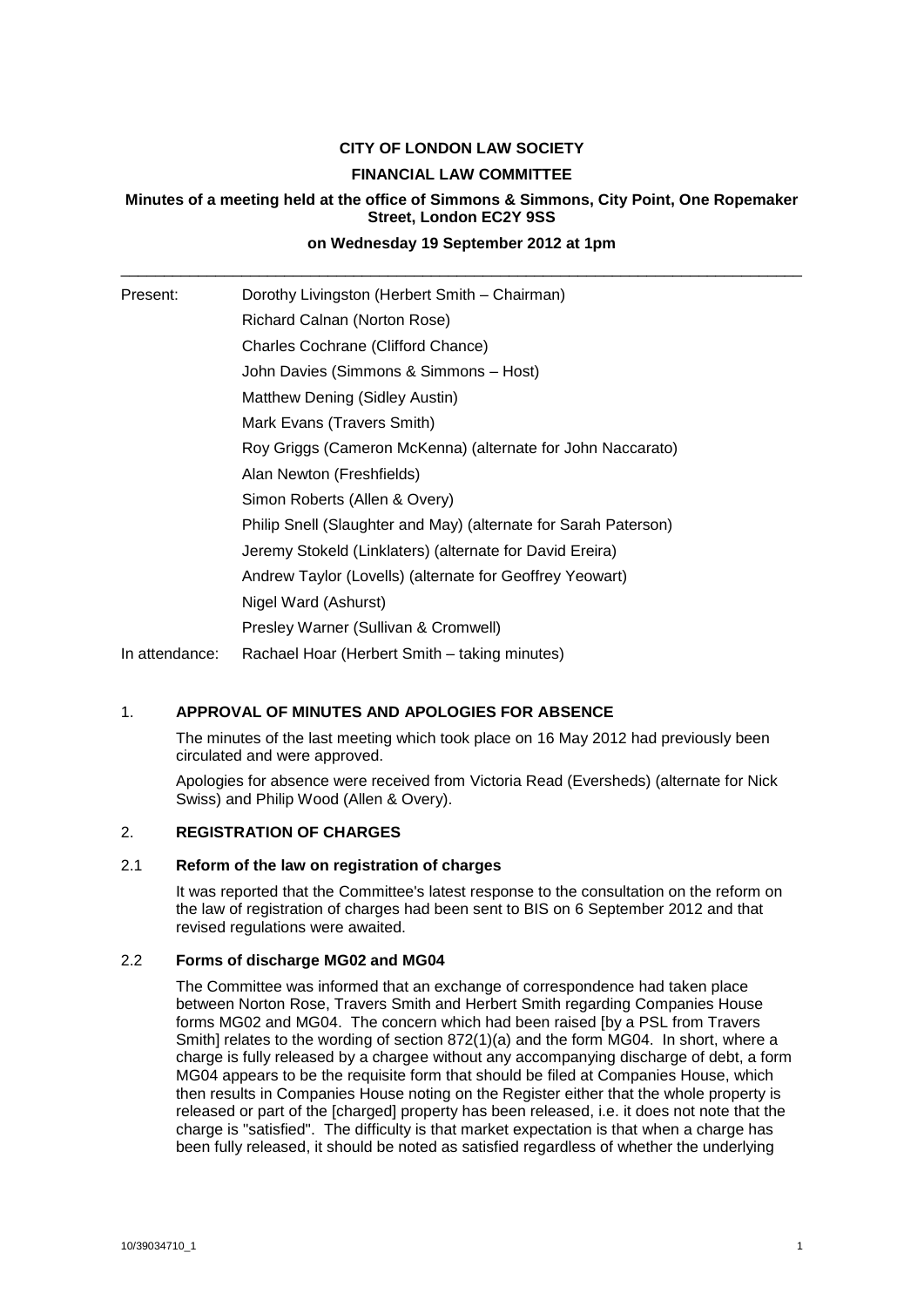debt has been paid off or not. Some discussion had also taken place between Companies House and Norton Rose from which Companies House appeared to be at least partially aware of the issue and were also aware of a technology problem which results in a "part" notation appearing on the Register whenever a form MG04 is filed even where the "whole property released" box has been ticked. It was reported that Companies House was aware of this internal system error and that they were investigating a solution. They had also explained that MG04 images available for public record clearly show the correct information on the forms. It was hoped that these anomalies would be rectified by the redrafting of the relevant forms for the new regulations and also by rectification of Companies House information technology systems in the future.

# 2.3 **Scottish Floating Charges: implementation of the Bankruptcy and Diligence etc (Scotland) Act 2007**

The Committee was reminded that its response to the Scottish Government consultation on Scottish floating charges had been sent on 20 June. Further developments were awaited.

#### 2.4 **Work with FMLC on Financial Collateral Exceptions**

Nothing to report.

# 3. **SECURED TRANSACTION REFORM: REPORT AND DISCUSSION ON WORKING PARTY WORK**

The Committee was informed that the working party on secured transaction reform had met the previous day. Key areas ripe for reform had now been identified. The next step would be to prepare a revised draft paper which would be circulated to the full Committee, following which it would be sent to various banking bodies plus selected others (e.g. the Bar) for comment.

# 4. **FINANCIAL STABILITY**

#### 4.1 **EU discussion paper on bail-in powers**

The Committee was reminded that it had responded to the working document of the European Commission, DG internal market, on Bail-In as a debt write down tool in April this year.

#### 4.2 **EU Proposal for a Directive establishing a framework in the recovery and resolution of credit institutions and investment firms**

This includes a comprehensive bail-in power following the consultation referred to at 4.1. This is not practical in the Committee's view. Further opportunities to comment will arise.

### 4.3 **Consultation by the High-level Expert Group on Reforming the Structure of the EU Banking Sector**

It was noted that the Committee's work on bail in fed into this exercise.

*Afternote: the EU Liikanen Report on EU Banking Structure was released on 2 October 2012 and expressed views on bail-in closer to those of the Committee.*

# 4.4 **Treasury/BIS consultation on Banking Reform Law Society Response, CLLS letter of support**

The Committee was reminded that a response to the White Paper on Banking Reform had been sent to HM Treasury on 7 September. This letter briefly set out the Committee's concerns that the proposed restrictions on contractual choice of law provisions that in future would be available to ring-fenced banks would have potentially serious adverse effects, would be unnecessary and counterproductive. It also stated the Committee's concern at the possible other unintended consequences and costs to UK regulated banks and their customers and indeed the economy as a whole if the ring-fencing arrangements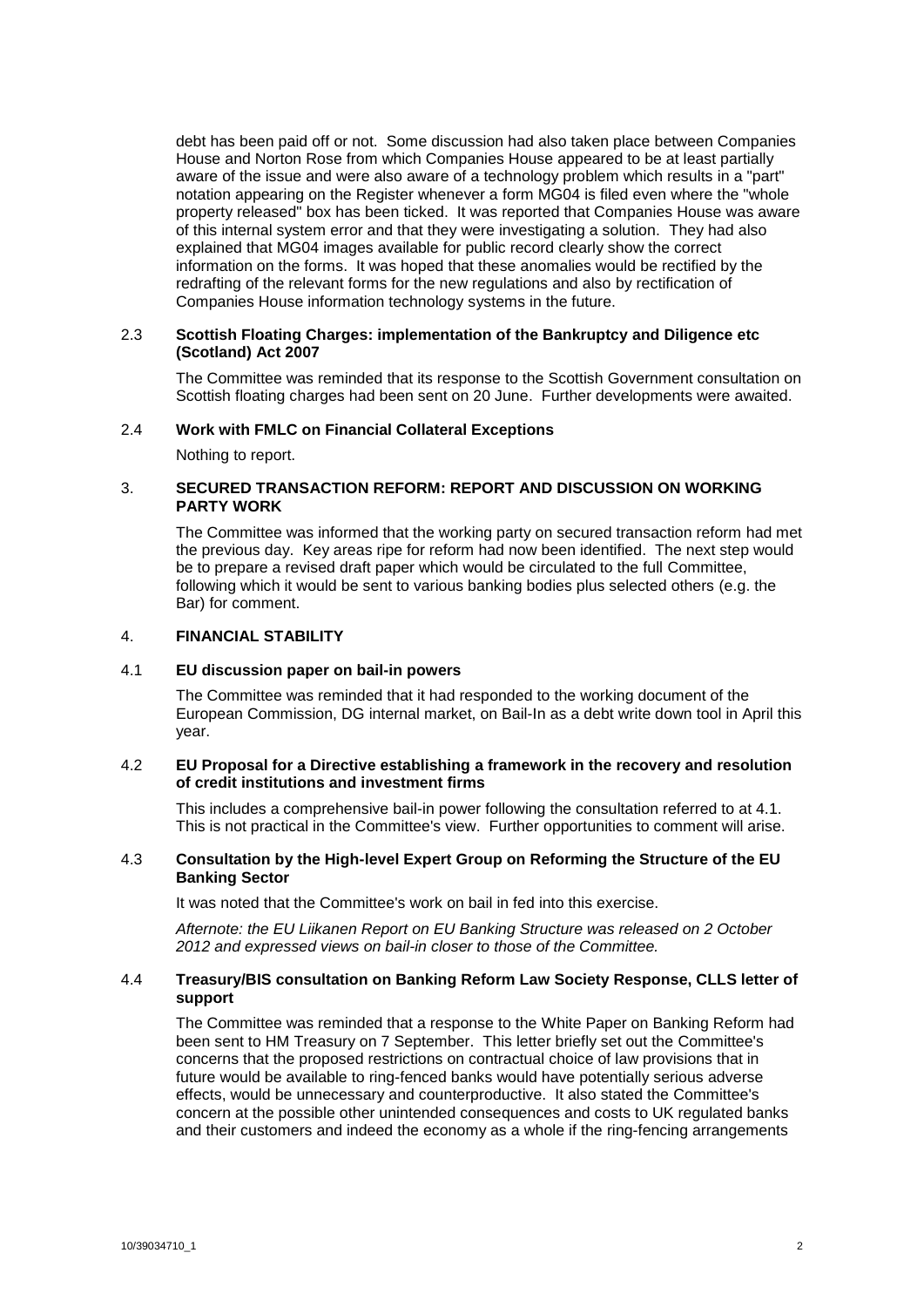were to take the shape proposed. Further submissions would be made as the opportunity arises.

### 4.5 **Future of Building Societies**

The Committee was reminded that in July HM Treasury had issued a consultation paper on the Future of Building Societies in which it asked for views on whether the current proposals issued in relation to ring-fencing of banks and bank activities should be extended to apply to building societies. The Committee would prepare a response (now on the CLLS website).

# 4.6 **Setting the strategy for UK payments**

The Committee was informed that HM Treasury had issued a paper called "Setting the strategy for UK payments" in July which considered the regulation and government of payment networks in the UK. Following a brief discussion it was noted that whilst the consultation raised important regulatory issues these were not within the Committee's remit and accordingly the Committee would not respond to the consultation.

# 4.7 **Criminal Sanctions for Directors of Failed Banks**

The Committee was reminded that HM Treasury had issued a consultation paper called "Sanctions for the directors of failed banks" in July. In this paper the Government sets out its proposal to introduce a rebuttable presumption that the director of a failed bank is not suitable to be approved by the regulator to hold a position as a senior executive in a bank and also considers the introduction of criminal sanctions for serious misconduct in the management of a bank. The Committee felt strongly that serious misconduct in the management of a bank was not an appropriate misdemeanour for criminal treatment unless the misconduct amounted to fraud. It was noted that any individual falling short of required standards was already subject to FSA sanctions, e.g. being banned by the FSA.

It was decided that a short response would be sent if at all possible, although responses were required to be submitted by 30 September.

*Afternote: The response is available on the CLLS website. See also 4.3 above.*

#### 5. **EUROPEAN BANKING UNION**

It was decided that this proposal was more political than legal and was therefore outside the Committee's remit.

# 6. **SCOTTISH BONDS PROPOSAL**

The Committee was reminded that the Scottish Government was consulting on the potential benefits and disadvantages of bond issuance by Scotland. The Committee felt that the suggestion of bond issuance was a bad idea, not least in view of the expected devolution referendum due to take place in 2014. A draft response had previously been circulated to the Committee for comment and the final response had been sent to HM Treasury on 14 September.

*Afternote: Now available on the CLLS website.*

# 7. **INSOLVENCY**

### 7.1 **Revised Insolvency Rules**

It was noted that a draft of the revised Insolvency Rules was expected in 2013 with the new Rules expected to come into force from 2014. It was also recognised that any detailed review of the revised Rules would be for the CLLS Insolvency Committee but that this Committee should watch for any changes applicable to the set-off rule.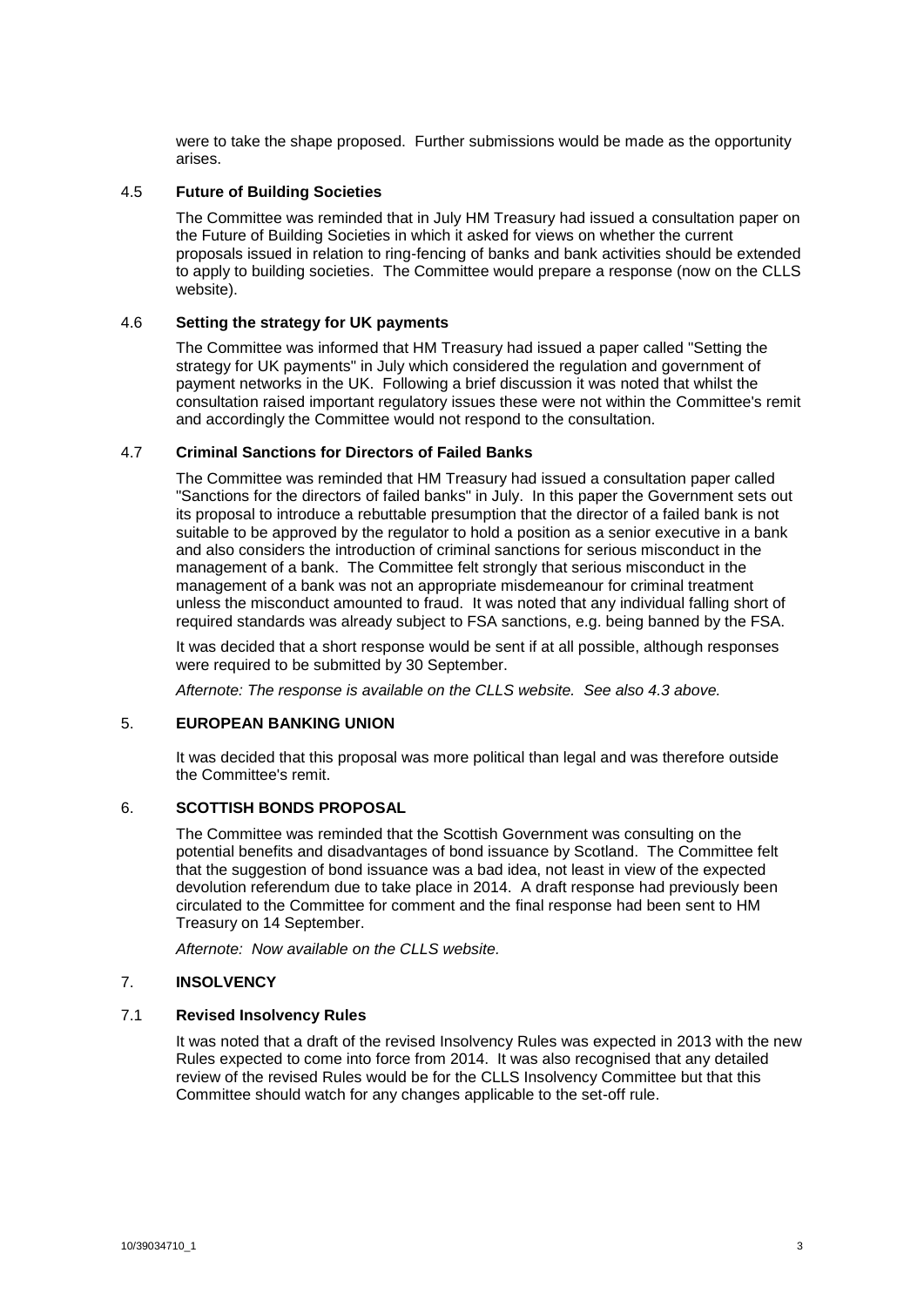# 7.2 **European Commission consultation on the future of the EC Insolvency Regulation**

It was noted that the CLLS Insolvency Committee had sent a response to the consultation on the future of the EC Insolvency Regulation which was broadly in line with this Committee's views.

#### 7.3 **Financial Sector Resolution: Broadening the Regime**

The Committee was reminded that HM Treasury had issued a consultation called "Financial Sector Resolution: Broadening the Regime" in August. In this paper the Government had set out its proposals and questions on enhancing the mechanisms available for dealing with the failure of systemically important non-banks, e.g. investment firms and parent undertakings, central counterparties, non-central counterparty financial market infrastructures and insurers. It was noted that as currently drafted, very small businesses could be caught. It was agreed that a short response to the consultation would be prepared.

*Afternote: The Committee's response is available on the CLLS website.*

#### 7.4 **Client assets regime: EMIR, multiple pools and the wider review**

The Committee concluded this was largely a regulatory matter and would not comment itself.

# 8. **LIBOR ETC**

# 8.1 **Consultation on reform of LIBOR**

The Committee was reminded that the Wheatley Review of LIBOR: An Internal Discussion Paper had been issued in August. The Wheatley Review had been tasked with reporting on the following:

- Necessary reforms to the current framework for setting and governing LIBOR;
- The adequacy and scope of sanctions to appropriately tackle LIBOR abuse; and
- Whether analysis of the failing of LIBOR has implications on other global benchmarks.

As the Wheatley Review was due to report in the next week or so, the Committee did not feel it was appropriate to comment at this stage. However, concerns as to unintended consequences and the potential frustration of existing contracts were voiced if the outcome of the review proposed alternatives to LIBOR rather than reforming it.

*Afternote: The Wheatley Review Report was released on 28 September and was recommending reform rather than a wholesale replacement of LIBOR.*

#### 8.2 **Consultation on a Possible Framework for the Regulation of the Production and Use of Indices serving as Benchmarks in Financial and other Contracts**

The Committee was reminded that the European Commission had recently issued a consultation on a possible framework for the Regulation of the Production and Use of Indices serving as Benchmarks in Financial and other Contracts. Responses are due by 29 November. The Committee felt that it should reply to this consultation and several members volunteered to prepare a draft response.

*Afternote: due to pressure of work this has not proved possible.*

# 8.3 **Request from ICAEW**

No action to be taken.

# 9. **EUROPEAN CONTRACT LAW**

Nothing to report.